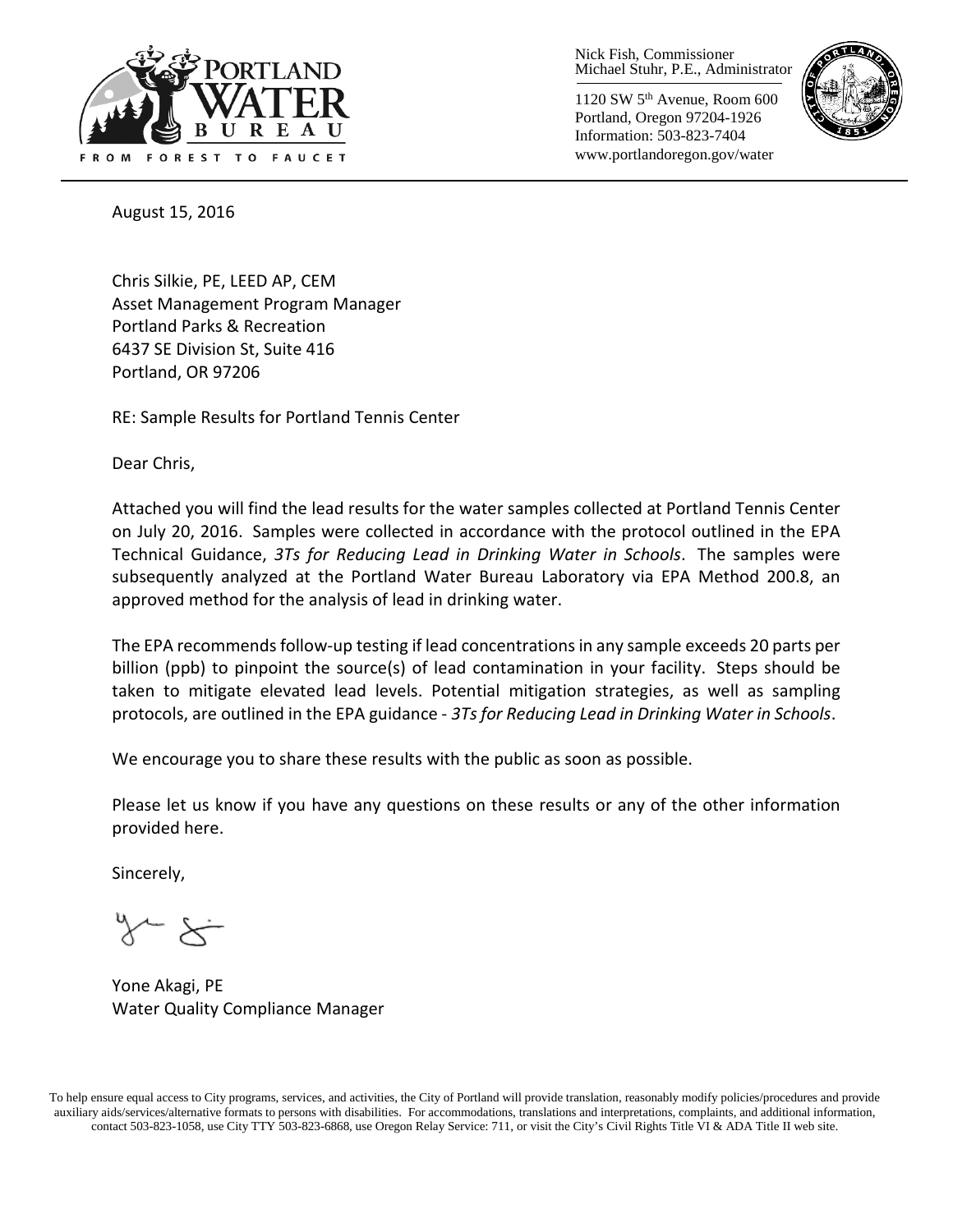

## **Portland Water Bureau Laboratory Report**

## **Portland Tennis Center**

| <b>PWB</b> |                             | Date             | <b>Time</b>      | Lead   |
|------------|-----------------------------|------------------|------------------|--------|
| Sample ID  | <b>Location Description</b> | <b>Collected</b> | <b>Collected</b> | (ppb)  |
| BB70480    | 1-104-DF-1 Lounge 104       | 7/20/2016        | 6:19:00 AM       | 0.19   |
| BB70481    | 1-104-DF-2 Lounge 104       | 7/20/2016        | $6:18:00$ AM     | 0.71   |
| BB70482    | 1-104-ICE-1 Lounge 104      | 7/20/2016        | 6:15:00 AM       | < 0.05 |
| BB70553    | 1-104-DF-3 Lounge 104       | 7/20/2016        | 6:19:00 AM       | 4.39   |
| BB70554    | 1-OUT-HB-1 Outside Hose Bib | 7/20/2016        | 6:13:00 AM       | 30.3   |

ppb = parts per billion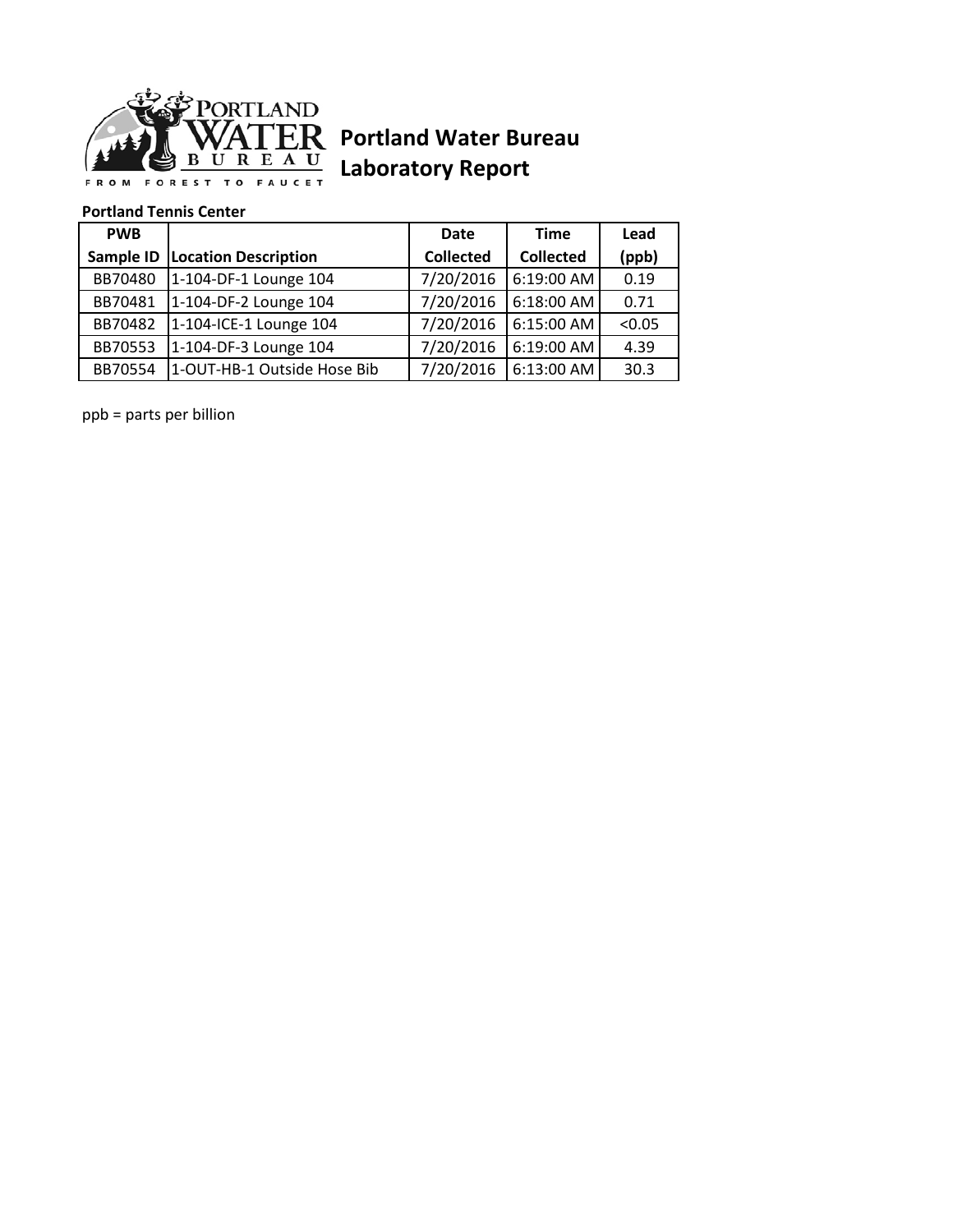

Nick Fish, Commissioner Michael Stuhr, P.E., Administrator

1120 SW 5th Avenue, Room 600 Portland, Oregon 97204-1926 Information: 503-823-7404 www.portlandoregon.gov/water



December 14, 2018

Chris Silkie, PE, LEED AP, CEM Asset Management Program Manager Portland Parks & Recreation 6437 SE Division St, Suite 416 Portland, OR 97206

RE: Sample Results for the Portland Tennis Center (Additional Samples)

Dear Chris,

Attached you will find the lead results for the water samples collected at the Portland Tennis Center between December 6 and 7, 2018. The samples were analyzed at the Portland Water Bureau Laboratory via EPA Method 200.8, an approved method for the analysis of lead in drinking water.

Additional information can be found in the EPA guidance document - *3Ts for Reducing Lead in Drinking Water Toolkit (2018)*.

We encourage you to share these results with the public as soon as possible.

Please let us know if you have any questions on these results or any of the other information provided here.

Sincerely,

Yone Akagi, PE Water Quality Manager

To help ensure equal access to City programs, services, and activities, the City of Portland will provide translation, reasonably modify policies/procedures and provide auxiliary aids/services/alternative formats to persons with disabilities. For accommodations, translations and interpretations, complaints, and additional information, contact 503-823-1058, use City TTY 503-823-6868, use Oregon Relay Service: 711, or visi[t the City's Civil Rights Title VI & ADA Title II web site.](http://www.portlandoregon.gov/oehr/66458)